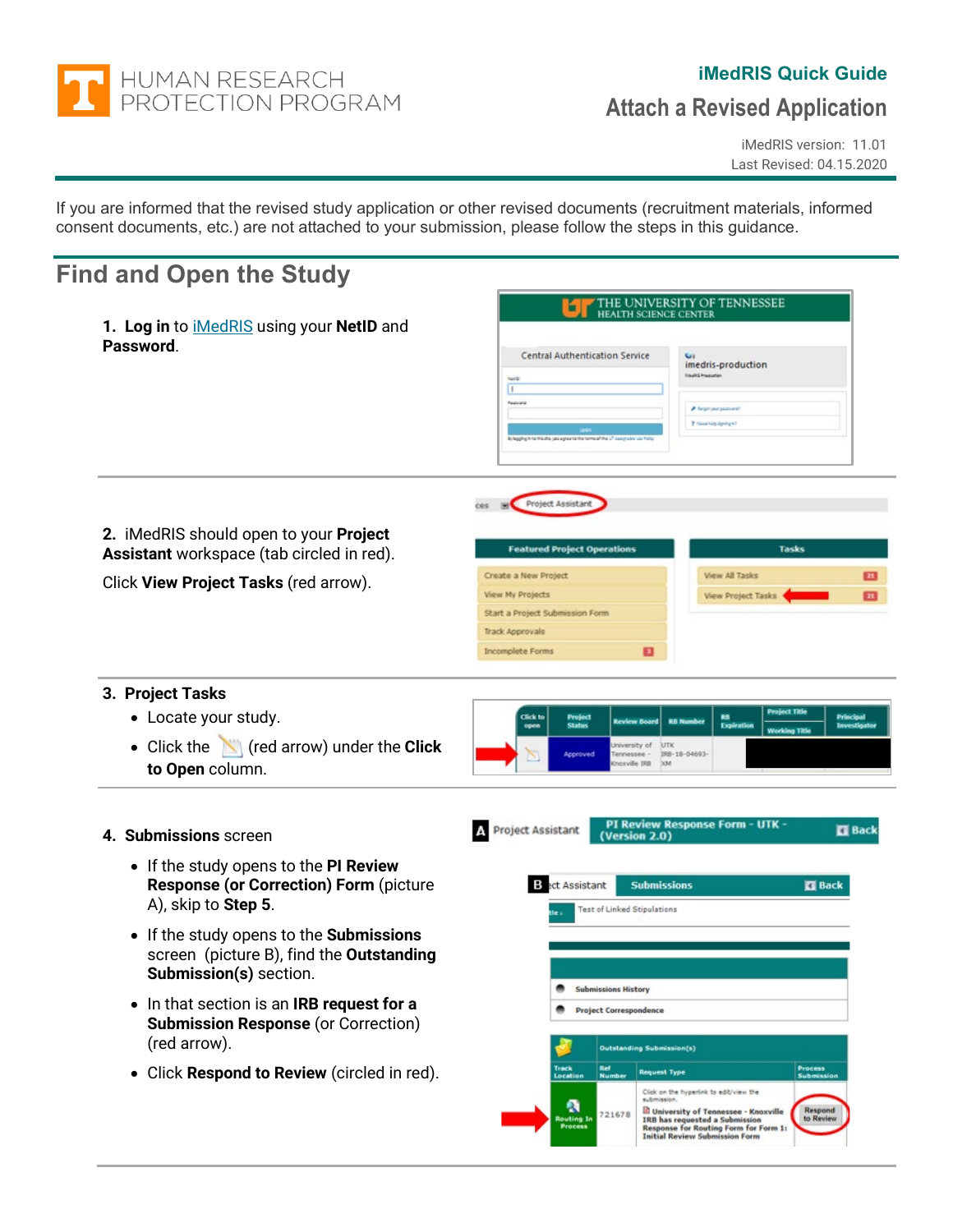## **Attach Revised Application**

- **5. PI Review Response** (or Correction) **Form**
	- On the form, scroll down to section **1.2 Revise and Attach Documents** (circled in red).
	- Find the form or document that needs the correct version attached.

**TIP:** Find the  $\mathcal O$  icon under the **Revise/Attach** column. The paperclip indicates there is a different version of that document available that is not attached to this submission.

une nun-sa-ensen-am Project Assistant My Workspaces # 2 **AL** Print Fries  $(4)$  by w of the Form La Bosse une et com-1.0 (100) UTK Pl respo 1 General Study Project Information (Read Only) Note: For illindR15 submission assistance, please call (895) 976-1 Ō **RB Number** THE 1988-119-205-140-220 **Study Project Title: Test of Lisbed Shippin** Principal Investigator **UTIHA Kay Ha** 2 Bevine and Att ō œ o  $\Box$  $\Box$  $\Box$ ti.  $\Box$  $\Box$ s  $\Box$  $\Box$ 

### **6. Revise and Attach Documents** section

- Click the  $\mathscr O$  (red arrow) for the form/document you want to attach.
- Version number of the form/document is circled in red.

|                                                              |                                   |                 |                          | ÷<br><b>Add New</b><br>Component |                                                                                               | Compare<br>Item(s)                                                                                                | <b>Create PDF</b><br><b>Packet</b> |  |
|--------------------------------------------------------------|-----------------------------------|-----------------|--------------------------|----------------------------------|-----------------------------------------------------------------------------------------------|-------------------------------------------------------------------------------------------------------------------|------------------------------------|--|
| <b>Compare</b>                                               | <b>Include in PDF Packet</b><br>唒 | <b>Unattach</b> | Revise/<br><b>Attach</b> | <b>Revisions</b><br>×            | <b>All Submission Components</b><br><b>Previous Rounds &amp; Currently</b><br><b>Attached</b> |                                                                                                                   |                                    |  |
|                                                              | <b>Submission Form(s)</b>         |                 |                          |                                  |                                                                                               |                                                                                                                   |                                    |  |
|                                                              |                                   |                 |                          |                                  |                                                                                               | University of Tennessee - Knoxville IRB - PI<br><b>Review Response Form - UTK -</b><br>(Version 2.0 (Incomplete)) |                                    |  |
|                                                              |                                   |                 | ×.                       |                                  |                                                                                               | <b>Routing Form for Form 1: Initial</b><br><b>Review Submission Form -</b><br>(Version 1.0)                       |                                    |  |
| <b>Application</b>                                           |                                   |                 |                          |                                  |                                                                                               |                                                                                                                   |                                    |  |
|                                                              |                                   |                 |                          |                                  | <b>UTK Knoxville Main Campus IRB</b><br><b>Application</b> (Version 1.1)                      |                                                                                                                   |                                    |  |
|                                                              | <b>Consent Form(s)</b>            |                 |                          |                                  |                                                                                               |                                                                                                                   |                                    |  |
|                                                              |                                   |                 | 0                        |                                  | <b>Participant Consent Form</b><br>(English) - (Version 1.1)                                  |                                                                                                                   |                                    |  |
| Document(s)                                                  |                                   |                 |                          |                                  |                                                                                               |                                                                                                                   |                                    |  |
| Category: Surveys/Ouestionnaires/Data Collection Instruments |                                   |                 |                          |                                  |                                                                                               |                                                                                                                   |                                    |  |
|                                                              |                                   |                 |                          |                                  | <b>Online Survey Consent Document -</b><br>(Version 1.0)                                      |                                                                                                                   |                                    |  |
|                                                              |                                   |                 | × )                      |                                  | <b>Health History Form - (Version</b><br>1.0)                                                 |                                                                                                                   |                                    |  |

#### **7. Attaching Project Application** pop-up window

- To select the correct version, find that version number, then click the  $\bigcap$  (red arrow).
- To view or edit the form/document, click the  $\left\lfloor \right\rfloor$  (circled in red).

|        |               | <b>Attaching Project Application</b>                                    |          |
|--------|---------------|-------------------------------------------------------------------------|----------|
|        |               | Select the application that you would like to attach to the submission. |          |
| Select | Edit/<br>View | <b>Form Name</b>                                                        | Approved |
| ۰      |               | UTK Knoxville Main Campus IRB Application (Version 1.2)                 | No       |
| œ      |               | UTK Knoxville Main Campus IRB Application (Version 1.1)                 | No       |
| +      |               | UTK Knoxville Main Campus IRB Application (Version 1.0)                 | No       |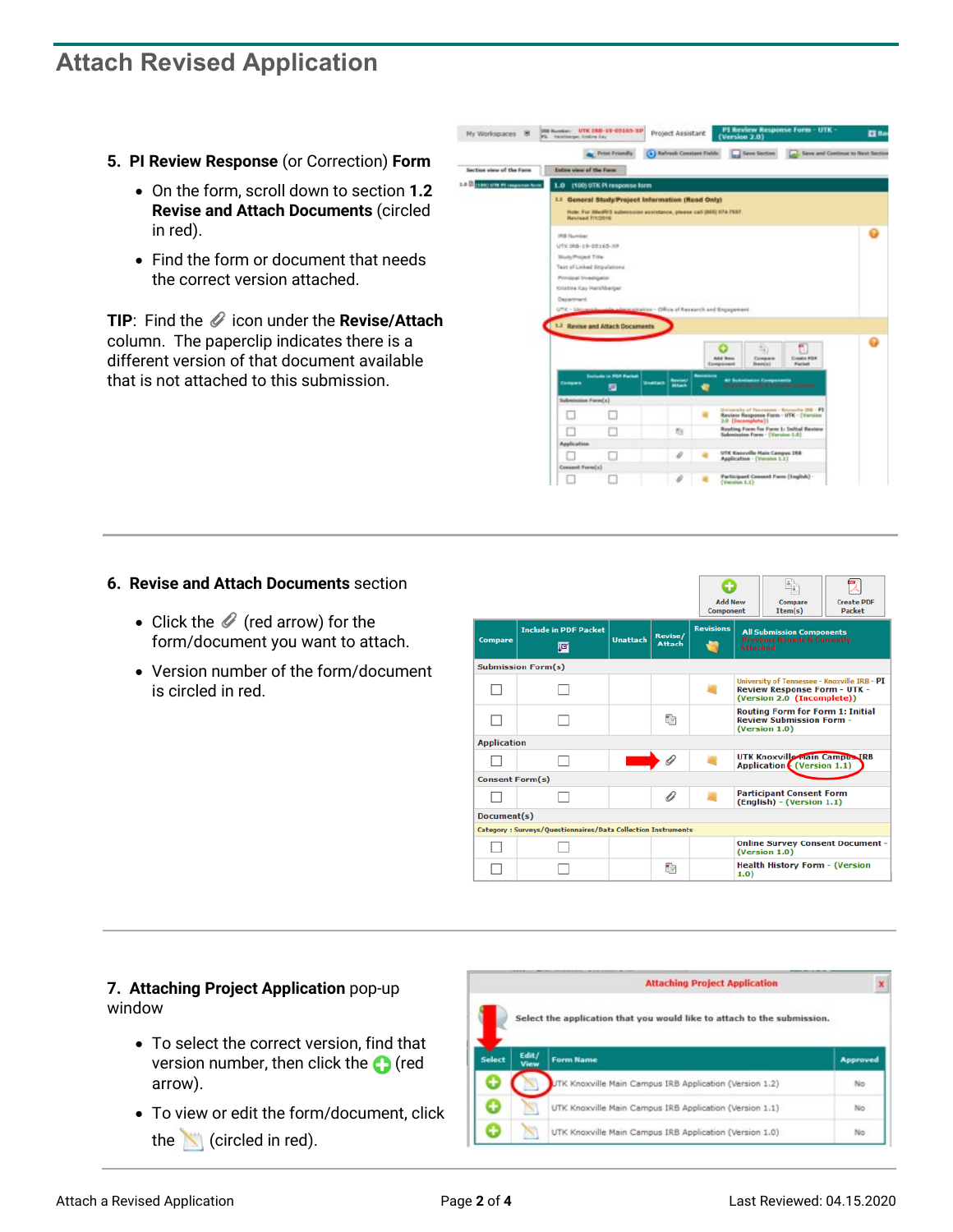#### **8. After returning to the Response**

**Submission (or Correction) form, confirm** the correct version of the form/document is attached.

If the document is attached, the  $\bullet$  icon will appear in the Unattach column. The version number is circled in red.

|                                                              |                                           |                 |                          | <b>Add New</b><br>Component |                                                                                               | Compare<br>Item(s)                                                | <b>Create PDF</b><br><b>Packet</b>           |
|--------------------------------------------------------------|-------------------------------------------|-----------------|--------------------------|-----------------------------|-----------------------------------------------------------------------------------------------|-------------------------------------------------------------------|----------------------------------------------|
| <b>Compare</b>                                               | <b>Include in PDF Packet</b><br><b>IE</b> | <b>Hnattach</b> | Revise/<br><b>Attach</b> | <b>Revisions</b>            | <b>All Submission Components</b><br><b>Previous Rounds &amp; Currently</b><br><b>Attached</b> |                                                                   |                                              |
|                                                              | <b>Submission Form(s)</b>                 |                 |                          |                             |                                                                                               |                                                                   |                                              |
|                                                              |                                           |                 |                          |                             |                                                                                               | <b>Review Response Form - UTK -</b><br>(Version 2.0 (Incomplete)) | University of Tennessee - Knoxville IRB - PI |
|                                                              |                                           |                 | ×.                       |                             | <b>Routing Form for Form 1: Initial</b><br><b>Review Submission Form -</b><br>(Version 1.0)   |                                                                   |                                              |
|                                                              | <b>Application</b>                        |                 |                          |                             |                                                                                               |                                                                   |                                              |
|                                                              |                                           | Ø               |                          |                             | <b>UTK Knoxville Main Campus IRB</b><br><b>Application (Version 1.2)</b>                      |                                                                   |                                              |
| <b>Consent Form(s)</b>                                       |                                           |                 |                          |                             |                                                                                               |                                                                   |                                              |
|                                                              |                                           |                 | O                        |                             | <b>Participant Consent Form</b><br>(English) - (Version 1.1)                                  |                                                                   |                                              |
| Document(s)                                                  |                                           |                 |                          |                             |                                                                                               |                                                                   |                                              |
| Category: Surveys/Questionnaires/Data Collection Instruments |                                           |                 |                          |                             |                                                                                               |                                                                   |                                              |
|                                                              |                                           |                 |                          |                             | <b>Online Survey Consent Document -</b><br>(Version 1.0)                                      |                                                                   |                                              |
|                                                              |                                           |                 | ۳                        |                             | <b>Health History Form - (Version</b><br>1.0)                                                 |                                                                   |                                              |

#### **9. Issues Requiring a Response** section

- Scroll down to section 1.3 of the Response Submission form.
- Respond to the requested changes.
- $Click \fbox{Save and Continue to Next Section}$  after responding to all the requested changes.



#### **10. Form Completed** screen

- Either the PI **or** another investigator (co/sub or co-PI) must click **Signoff and Submit**.
- Then users are routed to the **Setup Signoff Submission Routing** screen.

**TIP:** If study personnel other than an investigator completes the form, only the **Exit Form** button appears. The PI then must open the form and click **Signoff and Submit**.

| Compare with Application<br><b>Signoff and Submit</b><br><b>Print Friendly</b><br><b>Entire view of the Form</b> |
|------------------------------------------------------------------------------------------------------------------|
| <b>Form has been Completed!</b>                                                                                  |
| Instruction of Form has Been Completed Screen                                                                    |
| <b>Exit Form</b>                                                                                                 |
| <b>Signoff and Submit</b>                                                                                        |